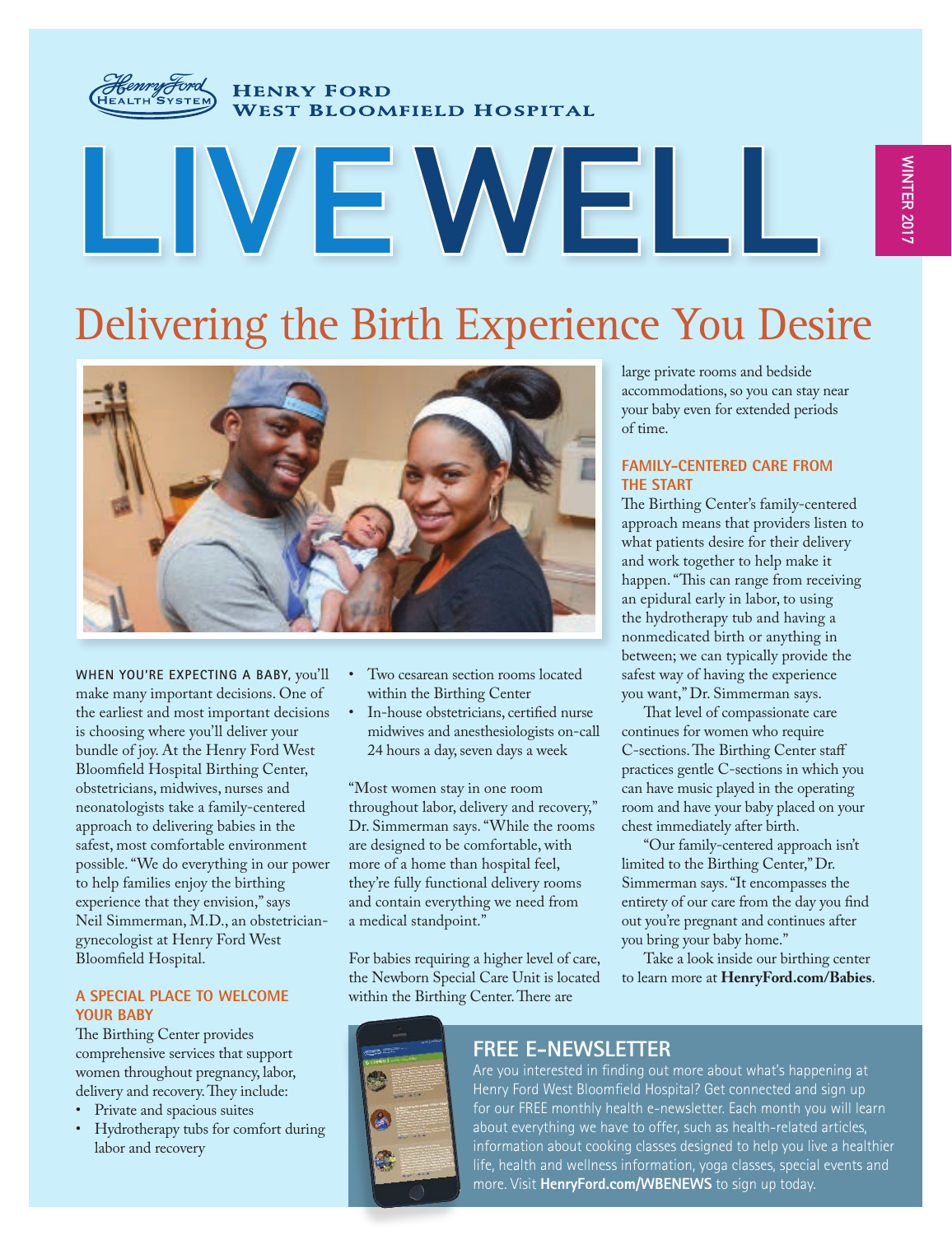

**LYNN M. TOROSSIAN** *President and CEO*

#### **YOUR PARTNER IN WOMEN'S HEALTH**

At Henry Ford West Bloomfield Hospital, our goal is to provide a health care experience like no other, especially when it comes to our women's health services. From pregnancy and childbirth through menopause and beyond, our expert team focuses on personalized care that enhances your health and wellbeing. We strive to exceed the needs of our patients by offering advanced gynecological services, multispecialty diagnostics and leading childbirth services with a birthing experience set in a tranquil environment.

In this issue of *LiveWell,* we are excited to share several aspects of our Women's Health Services department. You will find important information about our family-centered birthing center, information about our baby-friendly certification and the feeding support we provide mothers. Also, you can meet our team of midwives and learn more about our comprehensive care for women of all ages. Visit **HenryFordWestBloomfield.com** for more information about all our services. We look forward to becoming your partner on your journey to optimal health and wellness.

Best wishes for a happy and healthy year.

Frank Borsia

*Comprehensive services that support mothers and infants*



#### *Neil Simmerman, M.D., collaborates with nurse midwife Patricia Scane.*



# A HAPPY and HEALTHY BEGINNING

**WELCOMING A NEW BABY INTO THE** world is a special and life-altering experience. Henry Ford West Bloomfield Hospital is committed to making the journey as safe and joyful for families as possible. Since 2014, Henry Ford West Bloomfield has been designated a Baby-Friendly Hospital by the World Health Organization. It's a designation that few hospitals in the U.S. have achieved.

"First and foremost, the Baby-Friendly designation means that the entire Henry Ford organization supports mothers feeding babies however they choose," says Susan Dendrinos, R.N., director of clinical operations. "For women who choose to breastfeed, we apply all evidence-based practices to support and protect breastfeeding."

#### **EVERY STEP OF THE WAY**

This support begins at the very first prenatal visit, where moms are encouraged to consider and learn about breastfeeding. Certified lactation consultants lead breastfeeding classes on the benefits and how-to's of breastfeeding. Once you deliver your baby, providers do everything they can to support nursing, such as placing your baby on your chest right away for both vaginal and C-section deliveries, when possible. "Immediate skin-to-skin

contact helps stabilize the baby's breathing, temperature and heart rate, and encourages the very first feeding," Dendrinos says. "We perform many of the baby's first exams and measurements right there on mom's chest."

The Baby-Friendly designation also means that the birthing center encourages roomingin, so babies stay with their moms the entire time. Pediatrician visits, nurse assessments and newborn screenings take place by your bedside, Dendrinos adds. If your baby needs to stay in the Special Care Nursery, support is available for breastfeeding moms, too. "We provide hospital-grade breast pumps, private rooms and encourage skin-to-skin contact to stimulate breast milk production," she says.

#### **CARE THAT NEVER QUITS**

Support for breastfeeding mothers continues even after they bring their babies home. "Women can make an appointment with a lactation consultant and return at any time," Dendrinos says. As a Baby-Friendly Hospital, staff throughout the organization is trained to help breastfeeding moms. "We are committed to providing the safest and highest quality of care for moms and babies."

**Class Is in Session** Begin your breastfeeding journey before baby arrives. Sign up for a Breastfeeding Class at **HenryFord.com/Classes**.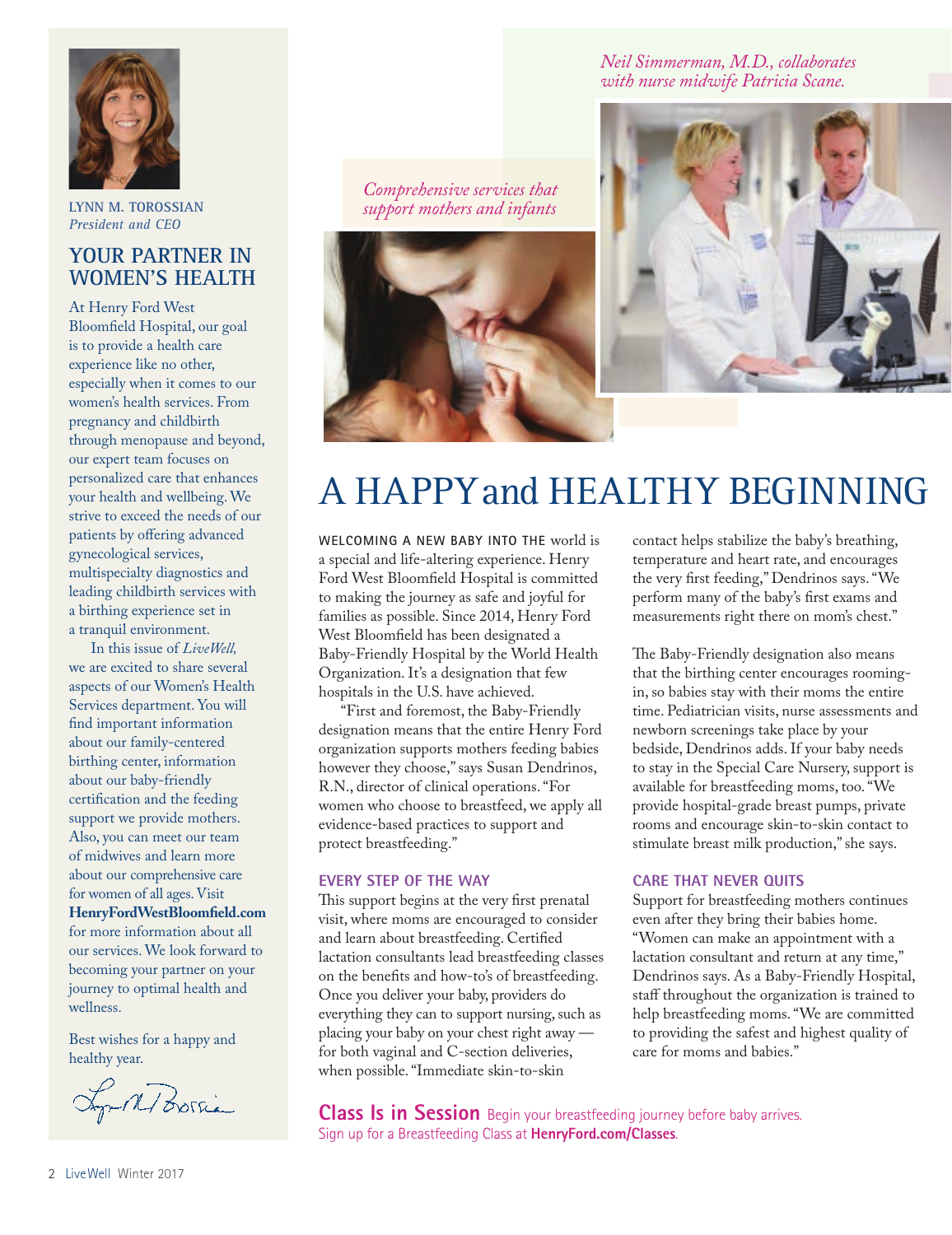#### *Certified nurses and midwives*



# *Respectful. Compassionate. Inclusive.*

An important part of the Birthing Center's family-centered approach is respecting families' cultural beliefs. "This is a very diverse area and we want to collaborate with our patients," Dr. Simmerman says. Providers encourage patients to discuss their preferences throughout their pregnancies so they can do their best to accommodate patients during labor, delivery and recovery. In addition to the standard hospital menu, vegetarian, halal and kosher options are available, too.

#### **WELLNESS SERVICES FOR MOMS**

Vita wellness center, located inside of Henry Ford West Bloomfield Hospital, offers safe and effective wellness and spa treatments to help ease the discomforts of pregnancy as well as restore and renew the body's prepregnancy form. To learn more about the Mom's Escape package and other services and classes available, call **248-325-3870**  or visit **HenryFord.com/Vita**.

# Midwives Support Women *Throughout Their Lifetimes*

**AT HENRY FORD WEST BLOOMFIELD HOSPITAL,** you have choices when it comes to the type of provider you see. Whether you're a woman who needs a routine well-woman visit, contraceptive counseling, prenatal care or support through menopause, midwives provide a full spectrum of services.

"One of the hallmarks of being a midwife is the relationship we build with women and their families," says Lorie Pender, a certified nurse midwife at Henry Ford West Bloomfield Hospital. Midwives take the time to discuss all options when it comes to your health or pregnancy and will support you in the decisions you make.

#### **SPECIAL DELIVERIES**

During pregnancy, midwives encourage women to develop and discuss their birth plans with them. "If you were to envision your dream labor and birth, what would you want to happen and how can we help you make those things happen?" Pender asks.

A common misconception is that women can only work with a midwife if they have a nonmedicated birth, but midwives support all types of birth plans. "Whether you want to have a birth without any medications, plan to receive an epidural, are having a scheduled C-section or aren't sure what you want until you're in labor, we can create the experience patients desire, as long as they and their baby are safe," Pender says.

Midwives also have a wide range of tools available to comfort women during labor, depending on what each woman wants. This includes massage, aromatherapy with essential oils, using a hydrotherapy tub or shower and much more.

Midwives and obstetricians have a positive and collaborative relationship, says Patricia Scane, a certified nurse midwife at Henry Ford West Bloomfield Hospital. A physician and

midwife are on call in the hospital 24/7 and will see patients in the same office, too. "If an issue is beyond our scope of care, we'll consult a physician and develop a plan," she adds. Even if a previously low-risk woman develops a high-risk condition, such as gestational diabetes or hypertension, midwives may be able to comanage her care alongside physicians if it's within the realm of safety.

#### **ALL AGES AND STAGES**

Midwives continue caring for women throughout all stages of their lives. "I have patients I've taken care of for many years whose daughters also come to see me," Scane says. While midwives partner with women who are healthy and low-risk, they're by your side if new symptoms or health problems occur at any time, too. "We can provide an initial evaluation, order tests and refer you to our physician colleagues for any necessary follow-up," Scane says.

"We collaborate with women throughout their lifetimes and take our time getting to know each patient," Pender says. "We're there with you throughout your journey and to partner with you in your care."



**Meet a Midwife** To schedule an appointment with a certified nurse midwife at Henry Ford West Bloomfield Hospital, call **248-661-6425**. You can also learn more online and request an appointment at **HenryFord.com/WomensHealth**.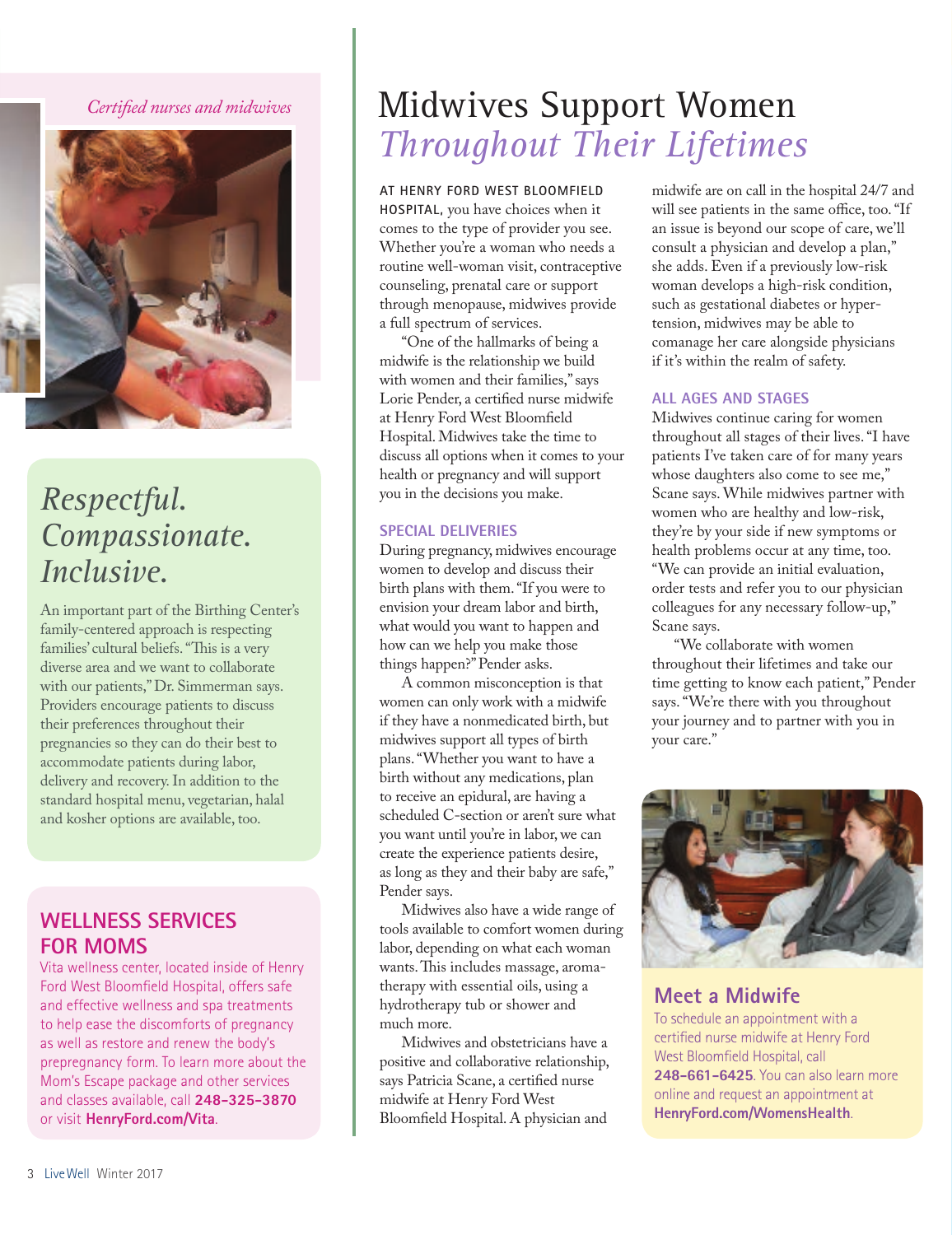# 2017

**Henry Ford West Bloomfield Hospital** *offers a full range of classes and events designed for new moms. Visit HenryFord.com/Classes to register, or call 248-325-0037. If you have HAP or Medicaid insurance, call 800-746-9473 to register.*

## BIRTHING EDUCATION CLASSES *Registration is required, except where noted.*



#### **BREASTFEEDING**

This class presents the benefits and basics of breastfeeding. Learn best practices for an early and great start to breastfeeding. Take this class at least four weeks prior to your due date.

**Jan. 4, Feb. 1, March 1, April 5, May 3, June 7, July 5, Aug. 2, Sept. 6, Oct. 4, Nov. 1, Dec. 6 6 to 9 p.m. \$25 per couple**

#### **BREASTFEEDING SUPPORT**

This class is designed for mothers who need help with breastfeeding after delivery. You will bring your baby with you to class and receive assistance and tips to help with breastfeeding.

**Jan. 18, Feb. 15, March 15, April 19, May 17, June 21, July 19, Aug. 16, Sept. 20, Oct. 18, Nov. 15, Dec. 20 6 to 9 p.m. FREE**

#### **BIRTHING UNIT TOURS**

Enjoy a 30- to 40-minute walk-through tour of our birthing center. You will see a labor, delivery and postpartum room and the Special Care Nursery if available.

**Jan. 5, Jan. 8, Jan. 19, Jan. 22, Feb. 2, Feb. 5, Feb. 16, Feb. 19, March 5, March 16, March 19, April 2, April 13, April 23, April 27, May 7, May 18, May 21, May 25, June 1, June 4, June 15, June 25, July 2, July 13, July 16, July 27, Aug. 3, Aug. 6, Aug. 20, Aug. 24, Sept. 7, Sept. 10, Sept. 21, Sept. 24, Oct. 8, Oct. 12, Oct. 22, Oct. 26, Nov. 2, Nov. 5, Nov. 16, Nov. 19, Dec. 3, Dec. 7, Dec. 14, Dec. 17 Thursday tours: 7 p.m. Sunday tours: 4 p.m. FREE**

#### **CHILDBIRTH SATURDAY CLASSES**

Understand pregnancy and the birthing process in a one-day class. Topics explored include stages of labor, relaxation, massage, pressure points and breathing techniques, labor coping skills and tools, and postpartum. Super Saturday class moves around the hospital to four different locations. Regular childbirth class stays in one room. Take this class three to four weeks before your due date. Birthing Unit tour included.

**REGULAR SATURDAY CLASSES** 

**May 6, May 20, June 24, Aug. 12, Aug. 19, Dec. 2, Dec. 9** 

#### **SUPER SATURDAY CLASSES**

**Jan. 14, Feb. 11, March 11, April 8, June 10, July 15, Sept. 9, Oct. 7, Nov. 4** 

**8:30 a.m. to 5:30 p.m. \$65 per couple. A partner/coach may attend. FREE**



#### **CHILDBIRTH THURSDAY CLASSES (THREE-WEEK SERIES)**

This class covers the same information as the Saturday Childbirth Classes. The information is spread out over the course of three classes versus a one-day class. Topics include, stages of labor, relaxation, massage, pressure points, breathing techniques, labor coping skills, and postpartum.

**March 2, May 4, Aug. 10, Oct. 5 6 to 9 p.m.** 

### **CHILDBIRTH**

### **REFRESHER CLASS**

**Get Ready for Baby!**

The Childbirth Refresher Class is for patients who want a review of the comfort measures used in labor. Patients who typically attend this class already have children but want to be reminded of the key aspects of the birthing experience. **Feb. 9, April 6, June 8, Sept. 7, Nov. 9 6 to 9 p.m. \$25 per couple**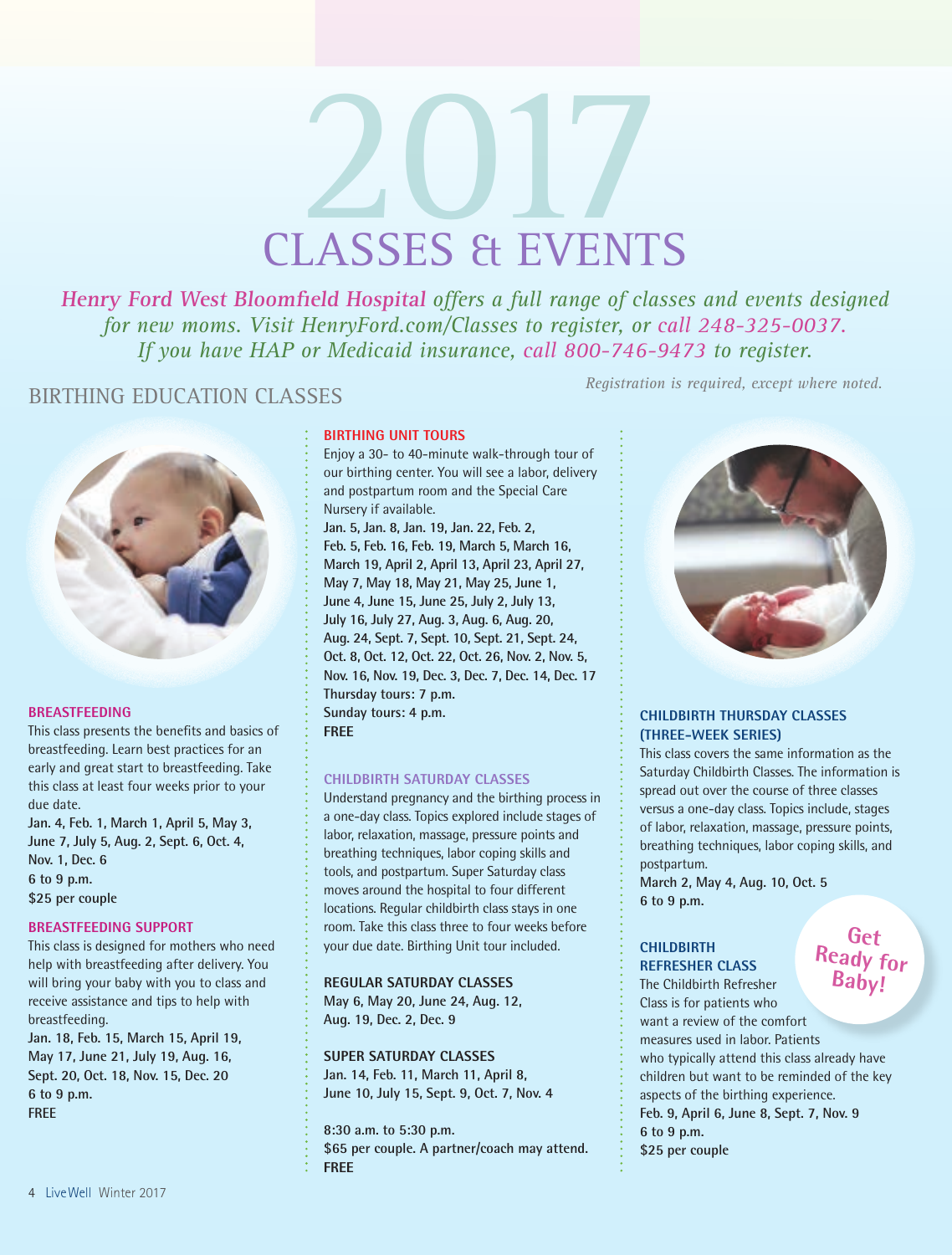# 2017

**Henry Ford West Bloomfield Hospital** *offers a full range of classes and events designed for new moms. Visit HenryFord.com/Classes to register, or call 248-325-0037. If you have HAP or Medicaid insurance, call 800-746-9473 to register.*

#### BIRTHING EDUCATION CLASSES



#### **INFANT CARE CLASS**

This class is lecture-based and teaches the basics of how to care for a new baby. Couples will have the opportunity to practice diapering and dressing baby dolls. Topics covered include:

- Newborn characteristics
- Benefits of breastfeeding
- Health and wellness
- **Comforting**
- Daily care
- Safety (including car seat safety)
- Parenting

Attend the Infant Care Class at least four weeks prior to your due date. If you attend the Infant Care Class, you are invited to attend an Infant Care Fair FREE of charge. **Jan. 11, Feb. 8, March 8, April 12, May 10, June 14, July 12, Aug. 9, Sept. 13, Oct. 11, Nov. 8 6 to 9 p.m. \$25 per couple** 



#### **INFANT CARE FAIR**

Get more hands-on training with diapering, dressing and comforting a new baby. There will be seven interactive stations for learning and practicing. You'll learn more about:

- Newborn characteristics
- Benefits of breastfeeding
- Health and wellness
- Comforting
- Daily care
- Safety (including car seat safety)
- Parenting

Attend the Infant Care Fair at least four weeks prior to your due date. **Jan. 25, Feb. 22, March 22, April 26, May 24, June 28, July 26, Aug. 23, Sept. 27, Oct. 25, Dec. 13 6 to 9 p.m.**

**\$25 per couple**



#### **INFANT CPR**

*Registration is required, except where noted.*

Learn the skills to handle a life-threatening emergency, such as if your baby is choking or isn't moving or breathing because of a fall or a near-drowning. Space is limited to five couples per class. CPR training in this class covers newborns up to 1 year. **Jan. 9, Jan. 23, Feb. 6, Feb. 20, March 6, March 20, April 10, April 24, May 8, May 22, June 12, June 26, July 10, July 24, Aug. 7, Aug. 21, Sept. 11, Sept. 25, Oct. 9, Oct. 23, Nov. 6, Nov. 20, Dec. 4, Dec. 18 7 to 8:30 p.m. \$40 per couple**

#### **SIBLING PREPARATION**

**Designed for children ages 2 to 8.** Learn about what it's like to have a new baby in the family. Birthing Unit tour included. **Jan. 16, March 13, May 15, July 17, Sept. 18, Nov. 13 6 to 7 p.m. \$10 first child, \$5 each additional child**